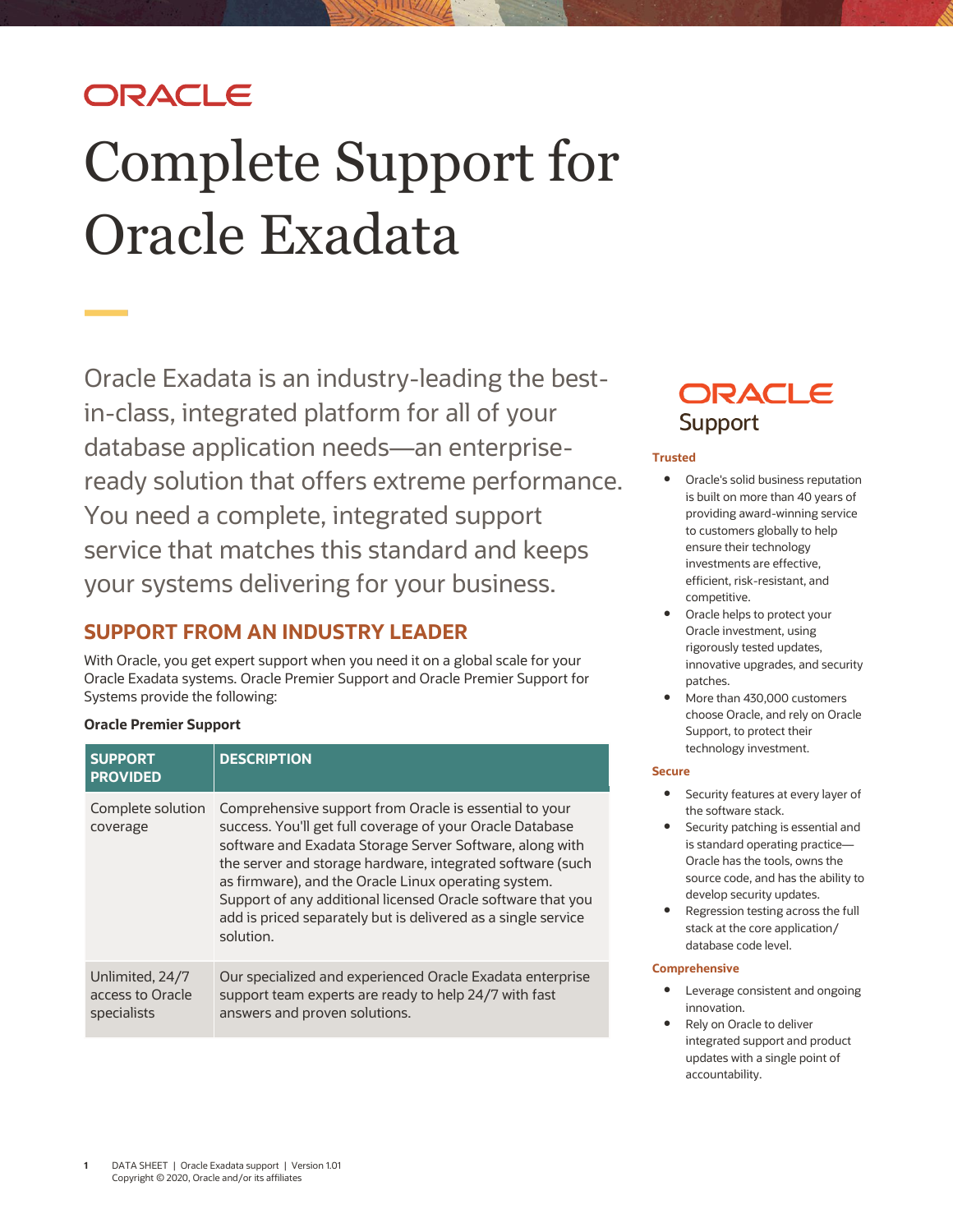| <b>SUPPORT</b><br><b>PROVIDED</b>     | <b>DESCRIPTION</b>                                                                                                                                                                                                                                                                                                                  |
|---------------------------------------|-------------------------------------------------------------------------------------------------------------------------------------------------------------------------------------------------------------------------------------------------------------------------------------------------------------------------------------|
| Hardware services                     | If hardware service is required, local service engineers are<br>ready to respond 24 hours a day, 365 days a year. Oracle<br>provides onsite hardware service for your Oracle Exadata<br>server and storage hardware within two hours <sup>1</sup> .                                                                                 |
| <b>Essential product</b><br>updates   | Updates for integrated software (such as firmware) and<br>covered software provide access to critical security patches,<br>bug fixes, feature enhancements, and any new releases that<br>become available while you maintain support coverage.                                                                                      |
| Proactive<br>capabilities             | Embedded hardware diagnostic capabilities provide "phone<br>home" automated service requests, and configuration<br>details enable targeted proactive advice. Includes a powerful<br>collection of tools and personalized technical resources,<br>proactive systems management, and access to industry<br>expert and peer expertise. |
| Customer<br>Implementation<br>Manager | Assigned to you for the first 90 days following installation,<br>this key resource helps to ensures that you get the best out<br>of Oracle Support for the long term and that service requests<br>are prioritized and progress during this initial period.                                                                          |

## **ORACLE PLATINUM SERVICES—ENHANCED SUPPORT, NO ADDITIONAL COST**

 Oracle Platinum Services is a special entitlement under Oracle Premier Support for services, such as remote fault monitoring, faster response times, and patch deployment services—at no additional cost. certified Oracle Exadata Database Machine configurations that provides additional

 In addition to receiving the complete support essentials with Oracle Premier Support with qualifying Oracle Platinum Services, you also receive:

- 24/7 Oracle remote fault monitoring
- Industry-leading response and restore times
	- 5-Minute fault notification
	- 15-Minute restoration or escalation to development
	- 30-Minute joint debugging with development
- Update and patch deployments four times per year

 Oracle Platinum Services goes well beyond the typical IT support model to help you unlock the value of your technology investments. To learn more about these enhanced services and how to become certified, visit us online at [www.oracle.com/goto/platinumservices.](http://www.oracle.com/goto/platinumservices) 

#### **Key Features**

- Unlimited, 24/7 access to Oracle's software and hardware specialists.
- Essential patches, feature lifetime support for covered enhancements, new releases, and software.
- Two-hour onsite hardware service response (24/7)<sup>1</sup>.
- Experienced technicians and OEM replacement parts.
- Knowledge base access and configuration-specific update recommendations.
- Personalized, proactive support tools.
- **•** Services that cover the full solution lifecycle.
- **•** Eligible for Oracle Platinum Services with a certified configuration.

#### **Key Benefits**

- Free your staff to concentrate on core business challenges with Premier Support services, helping you manage and resolve issues consistent, well-defined Oracle quickly and efficiently.
- Save time and money when you complexity with a single point of reduce IT and management service accountability.
- Run your business technology confidently with secure, dependable support.
- Protect your data and help maintain data availability.

"Oracle Platinum Services lets me sleep nights—I have a team of Oracle Exadata experts handling patching, working proactively, and monitoring my system 24/7 at no additional charge."

 **Purnima Kasarabada, Service Delivery Manager, Cerner** 

j

<sup>&</sup>lt;sup>1</sup> Your system must be within an Oracle two-hour service coverage area to receive two-hour onsite service as a standard feature. Please refer to the Oracle Technical Support Policies for details.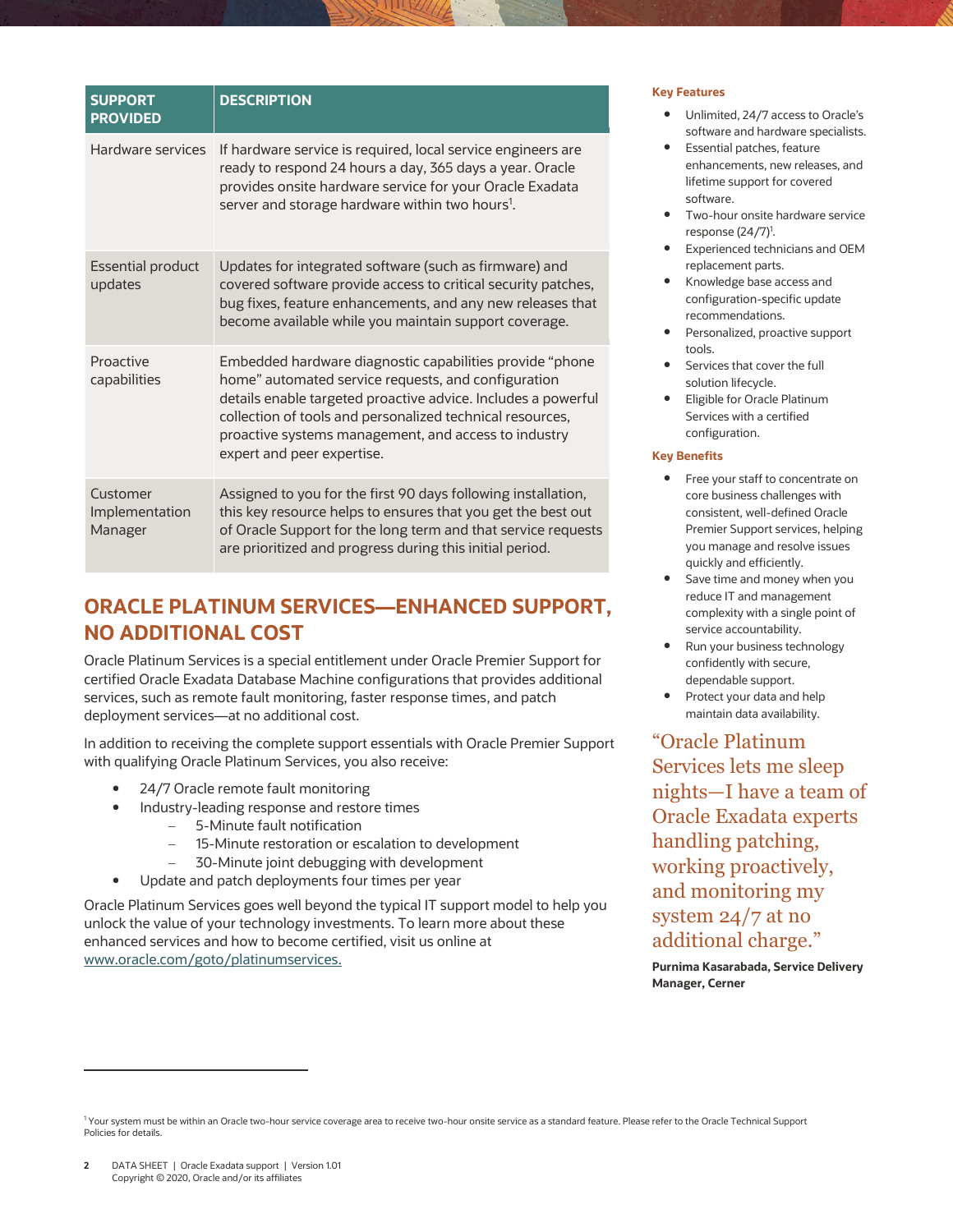## **ADDITIONAL LIFECYCLE SERVICES**

When you select Oracle Premier Support, you also have the option to augment your support coverage through these additional Oracle Customer Services offerings:

## **Additional Lifecycle Services**

| <b>SERVICE</b>                                                                     | <b>DESCRIPTION</b>                                                                                                                                                                                                                                                                                                                                                                                                                                                                                                                                                                                        |
|------------------------------------------------------------------------------------|-----------------------------------------------------------------------------------------------------------------------------------------------------------------------------------------------------------------------------------------------------------------------------------------------------------------------------------------------------------------------------------------------------------------------------------------------------------------------------------------------------------------------------------------------------------------------------------------------------------|
| <b>Mission Critical</b><br><b>Support Services</b><br>for Oracle Exadata           | With our most comprehensive support offerings from<br>Advanced Customer Services, Oracle Solution Support<br>Center includes dedicated access to experts for customers<br>who choose to manage their system technology themselves.                                                                                                                                                                                                                                                                                                                                                                        |
|                                                                                    | Depending on your level of engagement, custom service<br>features include escalation management through an Oracle<br>Service Delivery Manager, prioritized service requests, a<br>dedicated hotline, virtual center of excellence, and<br>performance optimization services.                                                                                                                                                                                                                                                                                                                              |
|                                                                                    | In addition, Oracle Advanced Monitoring and Resolution<br>leverages unique service management capabilities and<br>intellectual property. It provides 24x7 proactive system<br>monitoring which helps to reduce the basic workload of an<br>IT operations team with proactive notification of potential<br>issues. As a result, your IT staff can focus on core business<br>activities.                                                                                                                                                                                                                    |
| <b>Oracle Engineered</b><br><b>System Quarterly</b><br>Patch Deployment<br>Service | The Oracle Engineered System Quarterly Patch Deployment<br>Service delivers a proactive patch deployment process to<br>help ensure that your Oracle engineered system is optimally<br>maintained once per quarter for one year. Oracle performs a<br>high-level check of your system's configuration profile to<br>identify known configuration issues. Oracle support experts<br>then generate a standardized report of findings, based on<br>Oracle's recommended practices. Oracle implements the<br>required updates every quarter in a unified and proactive<br>manner across all system components. |
| <b>Oracle Customer</b><br>Data and Device<br><b>Retention service</b>              | Global data retention and auditing laws impose significant<br>constraints on data storage security practices. While our<br>engineering and support teams strive to avoid any possible<br>problems, the Oracle Customer Data and Device Retention<br>service helps to enable the secure retention of any<br>nonfunctioning disk drives or flash devices containing<br>sensitive data that need to be removed from the Oracle<br>Exadata Database Machine.                                                                                                                                                  |